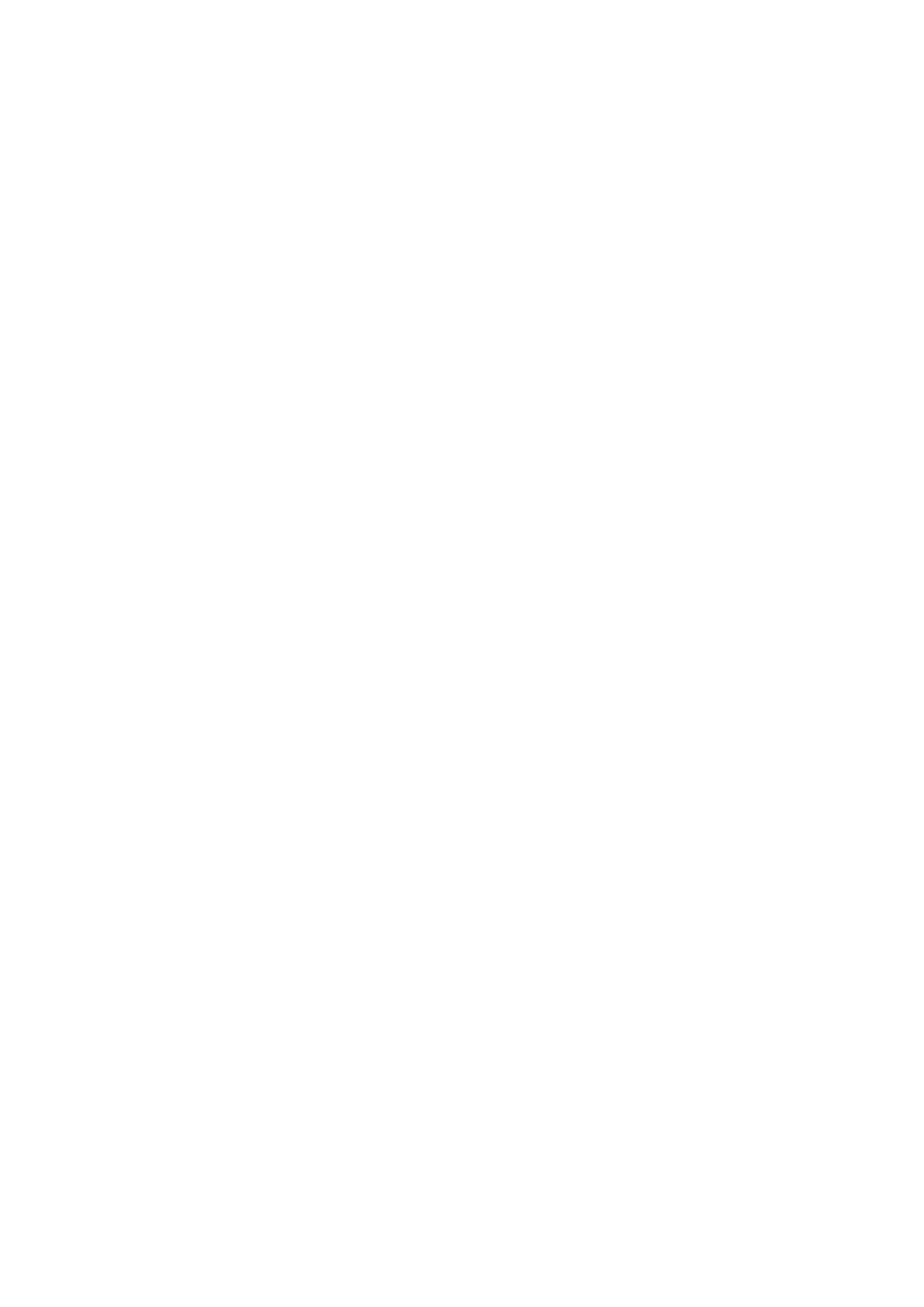

# **POLICY: AGGRESSION AND VIOLENCE TOWARDS STAFF**

All reference to 'we', 'our' or 'us' in this Policy should be read as meaning Sandbourne Housing Association.

### **1. Purpose and aim of the Policy**

- 1.1 Our staff may be subject to violence or aggression by people with whom they come into contact in the course of their work. This Policy sets out our approach to the avoidance of violence and aggressive behaviour towards our staff and the arrangements in place for dealing with incidents should they occur.
- 1.2 Individuals should be safe at work and should not be exposed to undue or unreasonable risk. Staff should also be able to work safely, free from threat, or actual injury, or acts of aggression or violence. We aim to minimise, manage and control such risk and such actions.
- 1.3 This Policy applies to all individuals without exception.

#### **2. Definition of violence**

2.1 For the purpose of this policy, the term 'violence' means:

*'Any incident in which a person is verbally abused, threatened or assaulted by a resident, visitor(s), contractors, or others in circumstances relating to his/her employment'.*

- 2.2 Violence need not cause physical harm but may include incidents which:
- 2.2.1 Cause major injury
- 2.2.2 Require medical assistance
- 2.2.3 Requires first aid only
- 2.2.4 Involve a threat, even if no physical injury results
- 2.2.5 Involve verbal abuse
- 2.2.6 Involve non verbal abuse (for example stalking, written communication including posting on social media platforms)
- 2.2.7 Involve other threatening behaviour.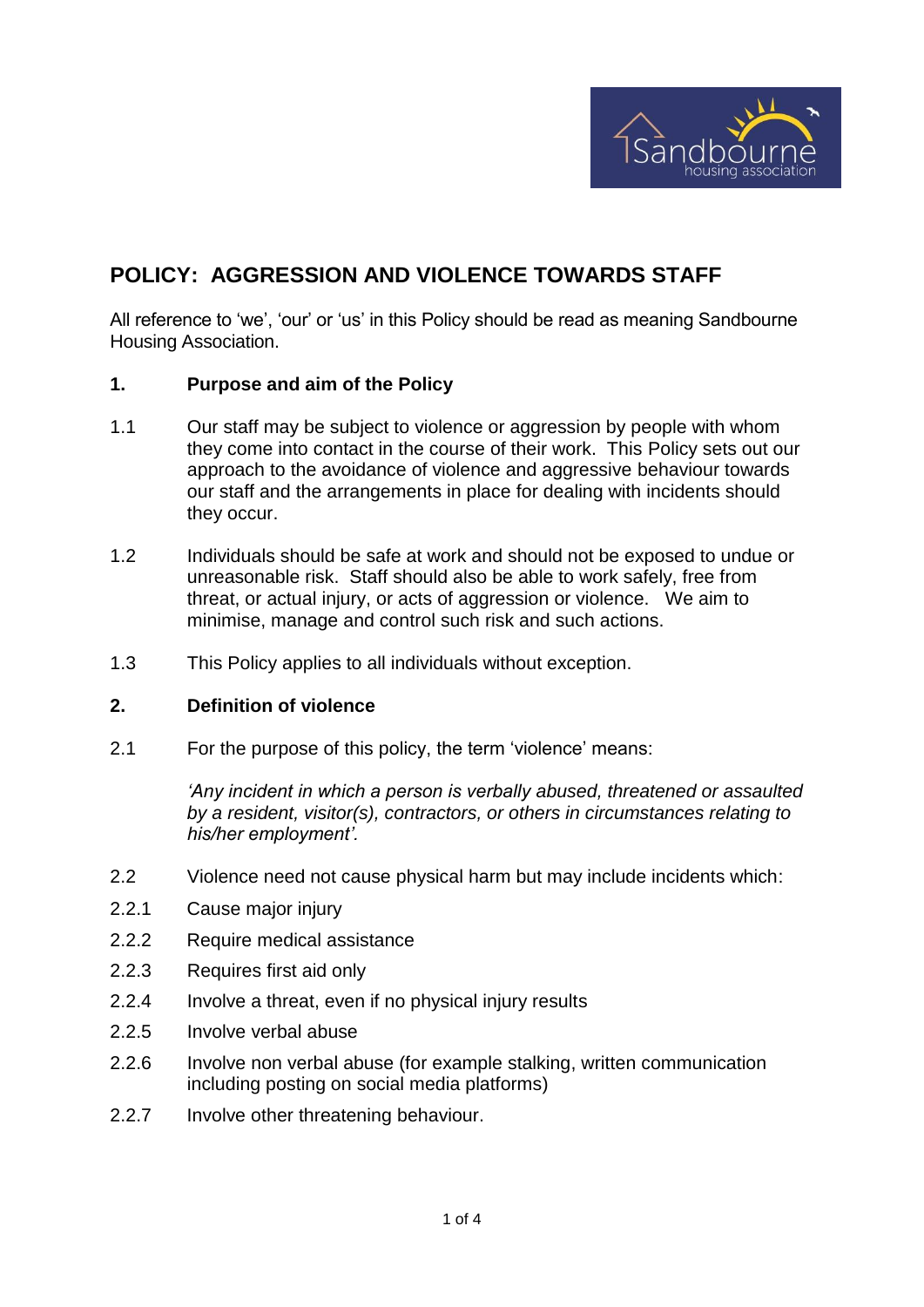### **3. Roles and responsibilities**

- 3.1 We will pursue a zero-tolerance policy towards violence or aggressive behaviour directed against individuals.
- 3.2 Chief Executive
- 3.2.1 The Chief Executive will ensure that:
- 3.2.1.1 all reasonable steps are taken to ensure that staff work in a safe working environment
- 3.2.1.2 staff receive appropriate training in dealing with violence and aggression at work
- 3.2.1.3 risk assessments are carried out and safe systems of work are devised and implemented
- 3.2.1.4 all reported incidents are correctly recorded in an Incident Recording system and reported to the Board
- 3.2.1.5 appropriate support is offered to members of staff who are experiencing violence and aggression at work
- 3.2.1.6 staff are provided with general guidance and information on equipment, administrative procedures and support available
- 3.2.1.7 appropriate action will be taken against residents if they, or their visitors, are the cause of the incident (including enforcing the terms of the Tenancy Agreement and/or taking out an Injunction)
- 3.2.1.8 appropriate action will be taken against contractors or agents if they are the cause of the incident.
- 3.3 Members of staff
- 3.3.1 Staff should work to minimise the risk of aggression and violence at all times.
- 3.3.2 Members of staff must ensure that they:
- 3.3.2.1 comply with safe systems at work
- 3.3.2.2 report any incidents verbally to the Chief Executive or their line manager immediately, or as quickly as practicable, after the incident has taken place
- 3.3.2.3 report every incident to the Chief Executive or their line manager in writing and enter full details of the incident in our Incident Recording system on the central area.

### **4. Training**

- 4.1 Training will be given to all staff who are considered to be potentially at risk. The line manager will be trained to know how to recognise problems associated with violent and aggressive incidents and how to manage them.
- 4.2 Training staff can help to achieve:
- 4.2.1 a reduction in the number of incidents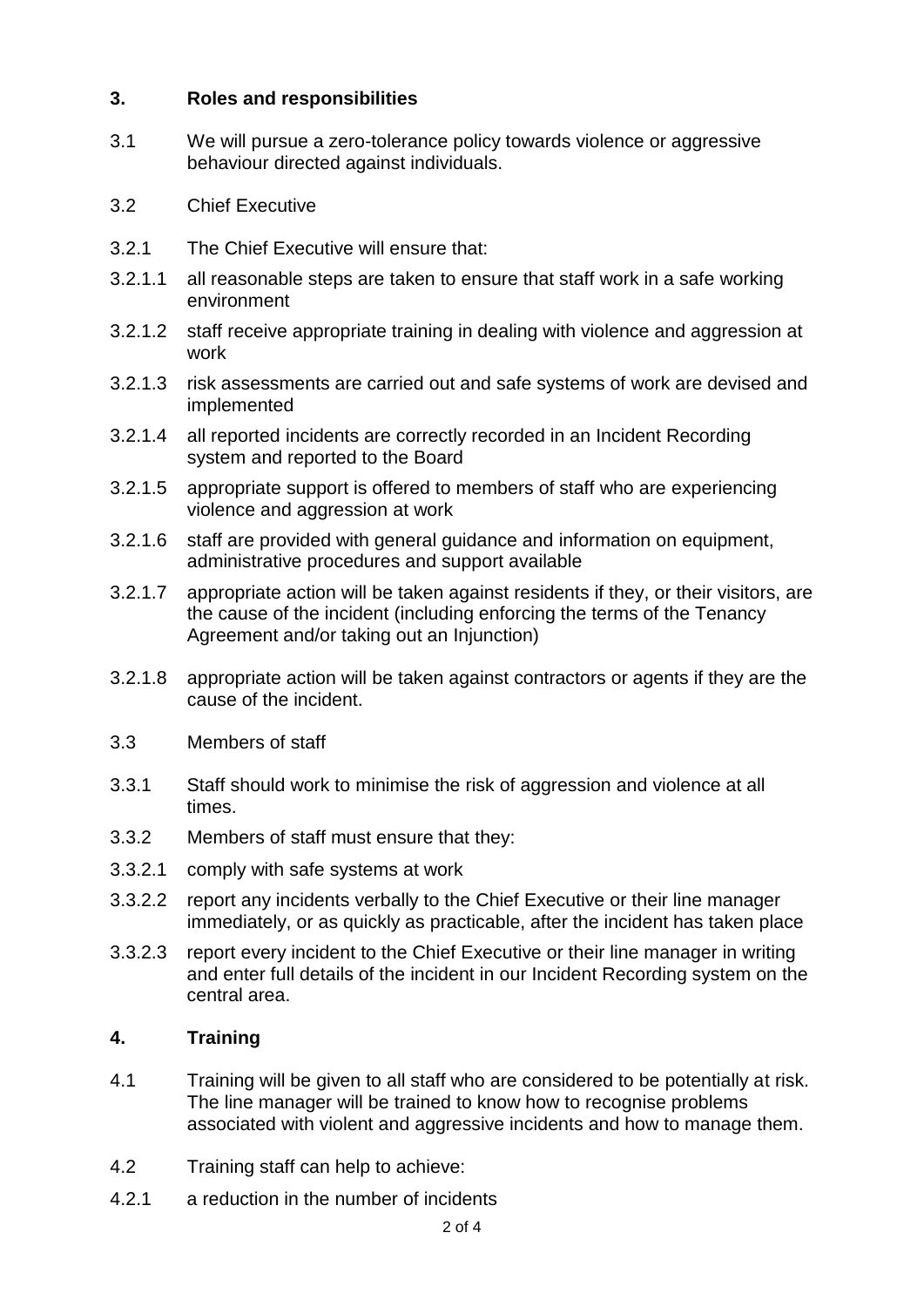- 4.2.2 a reduction in the seriousness of incidents
- 4.2.3 a reduction in the psychological effects of incidents
- 4.2.4 an improved response to incidents
- 4.2.5 an improvement in staff morale.

## **5. Recording and reporting**

- 5.1 Staff should report every incident of violence and aggressive behaviour to their line manager as quickly as possible and must also record the incident on our Incident Recording system within two working days. This will allow investigation and remedial action to start quickly.
- 5.2 Detailed information about an incident must be provided.
- 5.3 The main aim of reporting is to identify means to support the member of staff and prevent similar incidents occurring in the future, for example by identifying a need for:
- 5.3.1 changes to existing working procedures
- 5.3.2 new working procedures
- 5.3.3 additional training requirements.
- 5.4 Such records would also be used to identify trends, assist the review process and inform risk assessments.

### **6. Investigation of incidents**

6.1 Every incident will be reviewed. Significant incidents of violence may require detailed investigation to establish the cause and any action required to prevent a recurrence. Investigations which focus on 'who was to blame' are insufficient and unhelpful. The focus must be on what went wrong and how to reduce risks in the future.

# **7. Post incident support**

- 7.1 Discussion will take place with the staff concerned as soon as possible after an incident has been reported. This process of 'debriefing' will establish the details of what happened and provide emotional support to the member of staff. Separating 'technical' and 'emotional' briefings may help to ensure that people can contribute to the factual investigation of an incident. The member of staff's line manager will be involved in the factual debriefing to emphasise that we take all incidents seriously.
- 7.2 In serious cases, the matter will be reported to the police and staff may need to be given access to a specialist stress counsellor.

# **8. Monitoring and review**

8.1 We will monitor the effect of approaches to controlling violence and aggressive behaviour to find out how successful they have been. It will then